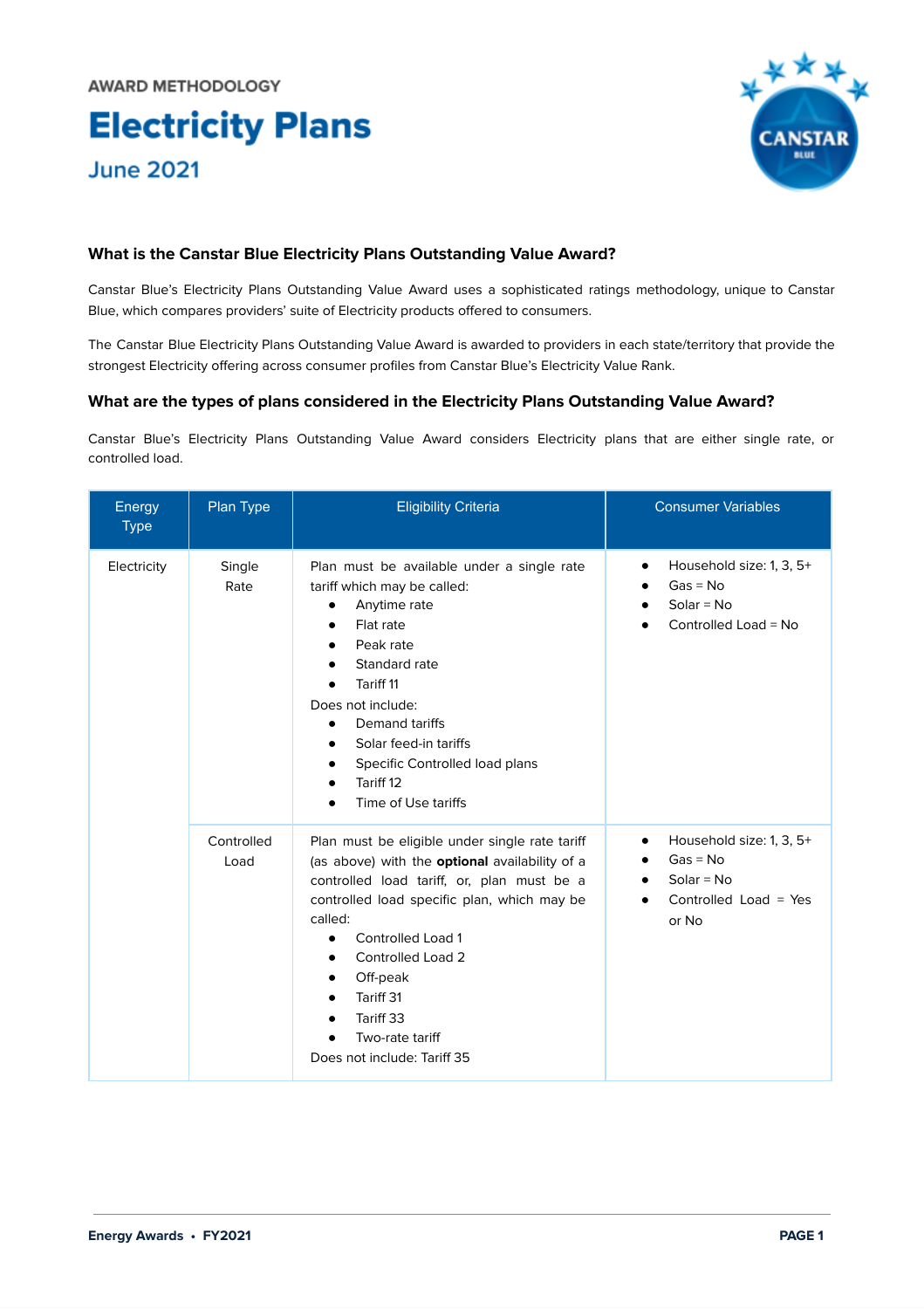# **What are the consumer profiles considered in the Electricity Plans Outstanding Value Award?**

For each state/territory, Canstar Blue takes into account providers' performance over two tariff types, three household sizes, and each distribution network within that state/territory.

| <b>Tariff Type</b>                                | <b>Household Size</b> | <b>Distribution Network</b>                                                  |
|---------------------------------------------------|-----------------------|------------------------------------------------------------------------------|
|                                                   |                       | <b>ACT</b> - Evoenergy                                                       |
|                                                   | 1 person household    | <b>NSW</b> - Ausgrid, Endeavour Energy, and Essential Energy                 |
| <b>Single Rate</b>                                |                       | <b>QLD</b> - Energex                                                         |
|                                                   | 3 person household    | <b>SA</b> - SA Power Networks                                                |
| <b>Single Rate with</b><br><b>Controlled Load</b> |                       | <b>VIC</b> - Citipower, Jemena, Powercor, Ausnet Services, and United Energy |
|                                                   | 5 person household    | <b>TAS</b> - TasNetworks                                                     |

### **How are electricity usage estimates determined?**

For each tariff type, household size, and distribution network, Canstar Blue uses an estimated annual electricity usage. Electricity usage estimates are based on the Australian Energy Regulator (AER) Electricity and Gas [consumption](https://www.aer.gov.au/retail-markets/guidelines-reviews/electricity-and-gas-consumption-benchmarks-for-residential-customers-2020) [benchmarks](https://www.aer.gov.au/retail-markets/guidelines-reviews/electricity-and-gas-consumption-benchmarks-for-residential-customers-2020) for residential customers, 2020.

For Controlled Load profiles, controlled load usage is assumed to be 30% of total usage.

### **How is the Electricity Plans Outstanding Value Award determined?**

Canstar Blue's Outstanding Value Award for Electricity Plans (State/Territory) considers a retailer's cumulative performance across single rate and controlled load plans over a six-month historical consideration, for each distribution network within the state/territory. The weights below represent the weighted distribution of each plan type considered in the award.